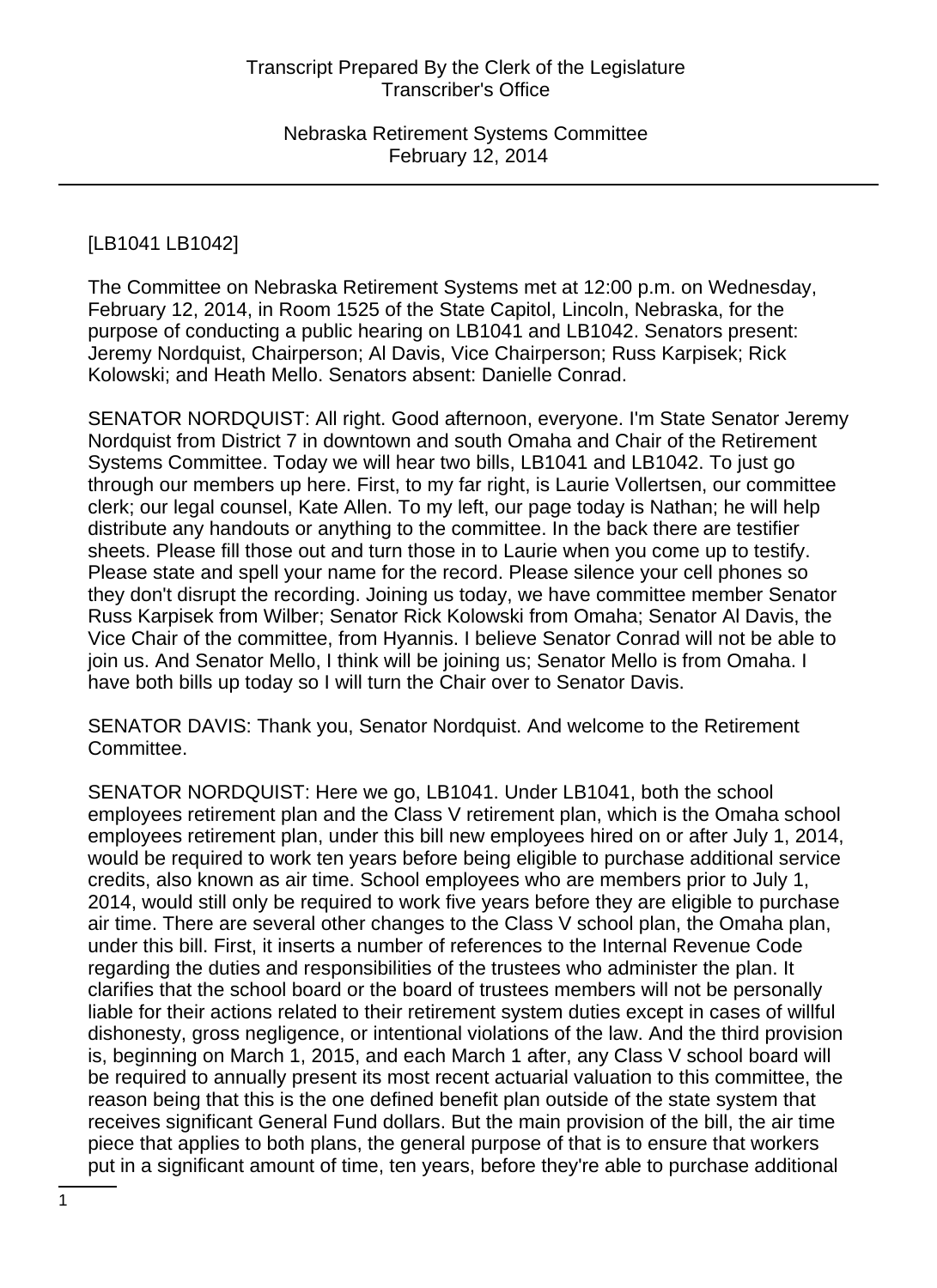years to enhance their benefit. We really think this is a fundamental fairness issue. With that I'd be happy to take any questions. [LB1041]

SENATOR DAVIS: Thank you, Senator Nordquist. Any questions from the committee? Senator Kolowski. [LB1041]

SENATOR KOLOWSKI: Thank you, Mr. Chairman. Senator Nordquist, would you describe the problems they were seeing in the system that brought this forward in this particular way? Because I've known lots of people between the suburban districts and the Omaha district that have gone back and forth between jobs as they've retired. [LB1041]

SENATOR NORDQUIST: Right. Well, we felt in working with some additional groups and through a number of discussions this interim with other colleagues, that there's a general concern about double-dipping going on; and this would create a little bit more of a barrier to prevent that from happening. The bill last year that we had on the school plan LB553 was probably the first time in my ten years around the Capitol here that awareness was really raised about retirement issues. And a lot of our colleagues began to really tune in to some of these issues, and this was one of the issues that came up a number of times this interim between other colleagues talking to me. So I tasked our legal counsel to look into it, to talk with both...all the representatives of the school plan, of the school members, and this is what we came up with, so. [LB1041]

SENATOR KOLOWSKI: If someone was going from Millard to OPS and this would be in place, if they went to Council Bluffs instead of OPS, is the Iowa law blocking them from doing the same thing they wanted to do in OPS? [LB1041]

SENATOR NORDQUIST: I think we looked into that but I can't remember. I think I would have to have Kate chat with you afterwards. I'm not...I can't remember what we... [LB1041]

SENATOR KOLOWSKI: Okay. Just a question. [LB1041]

SENATOR NORDQUIST: We did look at some other state models. [LB1041]

SENATOR KOLOWSKI: Try to think about what I might have to answer after we get out. Thank you very much. [LB1042]

SENATOR NORDQUIST: Sure. [LB1041]

SENATOR DAVIS: Any other questions? Senator Nordquist, the language that I guess I'll call it hold harmless language, it's a part of this bill; why was that added into it? [LB1041]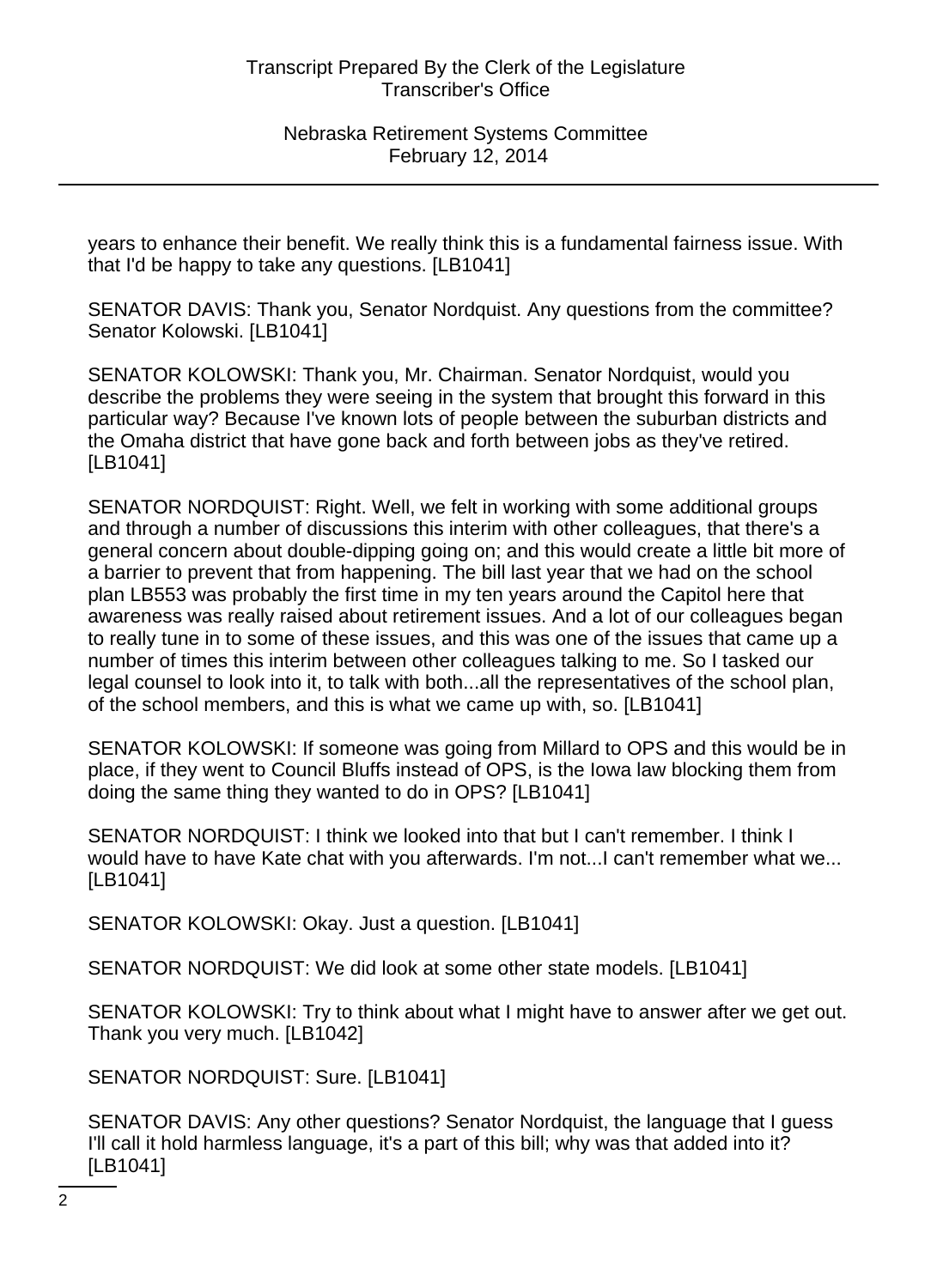SENATOR NORDQUIST: That was brought to us by the Omaha plan. There were questions and there will be an attorney representing the district behind me. I think there was just questions about who was liable and what the liability...where the liability landed. And I think they may have had issues maybe even recruiting some board of trustee members because of the questions around liability outside of the ones we identified: the gross negligence and the willful dishonesty. [LB1041]

SENATOR DAVIS: And so does it make the two plans synchronized? [LB1041]

SENATOR NORDQUIST: Yeah. So it would be right in line with the state plan. [LB1041]

SENATOR DAVIS: So this gives the Omaha plan the same benefits that the state plan already has. [LB1041]

SENATOR NORDQUIST: Right. With the...the PERB, yeah, that the PERB...the same liability protections. [LB1041]

SENATOR DAVIS: Any other questions? Thank you, Senator Nordquist. We'll now take proponent testimony. Are there any proponents for the bill? Welcome. [LB1041]

DAVID KRAMER: Thank you very much, Senator. Members of the committee, Mr. Chairman, my name is David Kramer, and on behalf of the Omaha Public Schools I'd like to thank you for the opportunity to testify here today. [LB1041]

SENATOR DAVIS: Mr. Kramer, could you spell your name, please? [LB1041]

DAVID KRAMER: Yes. It's K-r-a-m-e-r. I'm with Baird Holm LLP. We're at Woodmen Tower, 1700 Farnam Street, Omaha, Nebraska, 68102. I'm here as outside counsel to the Omaha Public Schools. The board of education asked me to share with you their general strong support for LB1041, and I would like to highlight a couple of the areas and answer some of the questions that have been raised here at this point. First of all, we are very pleased to see the support, and support the extension of the time and service necessary to be eligible to purchase additional service credit from five to ten years. That's Section 1 of this bill, which extends the amount of time you have to be employed before you can add the purchase of a service credit. Second of all, we very much appreciate the technical changes that are made in Section 2 of the LB1041. And I thought I would take just a moment to explain why it's important to the Omaha Public Schools. First of all, the current version of 79-980 consists of two subparts. The first subpart applies when the retirement system consists of only one Class V school district. That's the way we currently are now. The second subpart applies when the retirement system includes more than one Class V. And in 2012 there was language proposed and which was adopted by the Legislature to provide that certain provisions of the Internal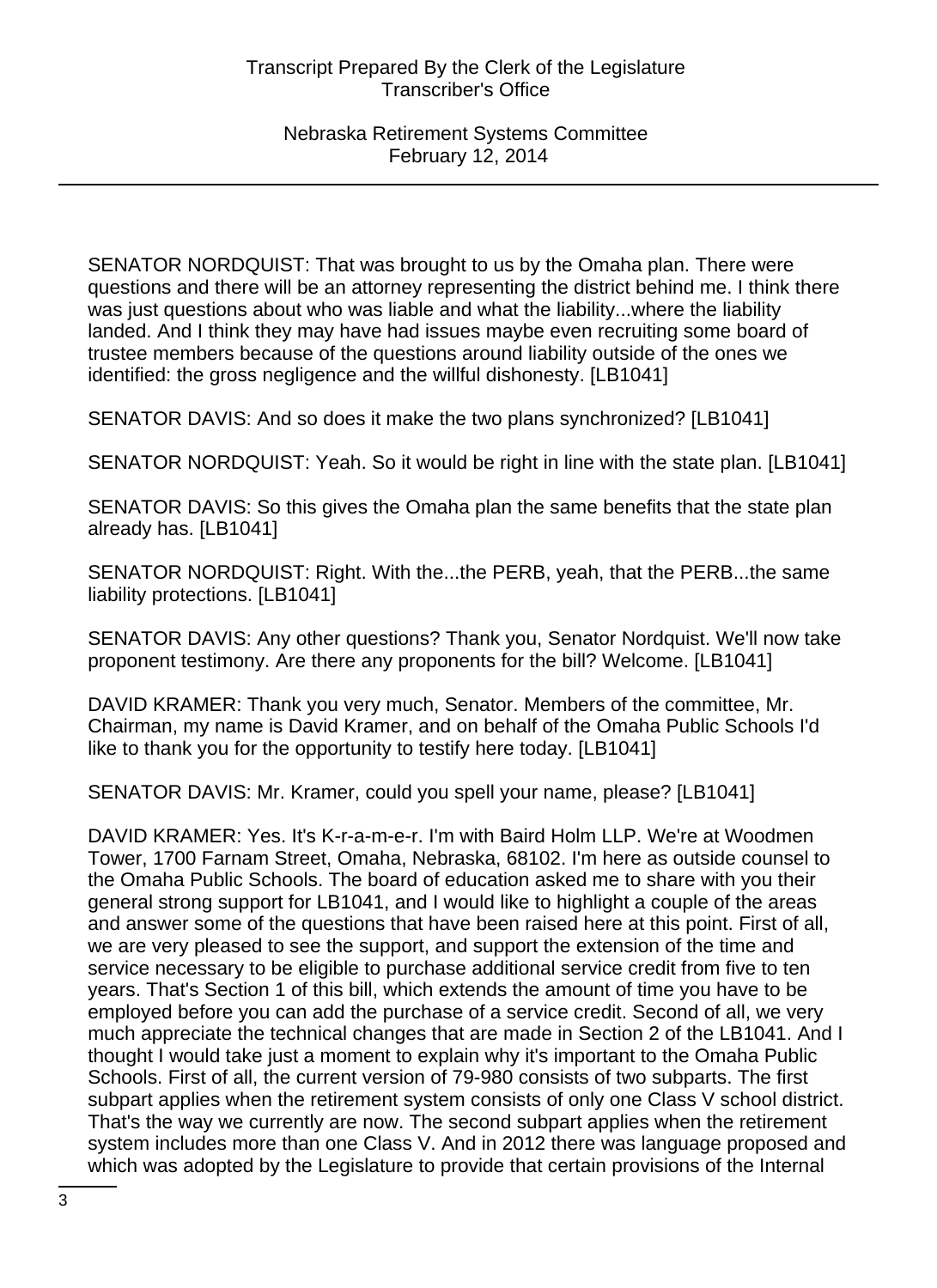Nebraska Retirement Systems Committee February 12, 2014

Revenue Code be met by the administrator and the trustees when administering the plan. That language was added to subpart (2) of 79-980 which means that it applies only when there's more than one Class V school district currently. And so while it should have been added to subpart (1), it wasn't. This is just a technical change to include that language. And you'll note that the proposed language in Section 2 of LB1041 is actually duplicative of the language in the second paragraph that already exists in the current law. Third--and this goes to your question, Senator Davis--in examining the relationship established in 79-980 between OPS board of education and the trustees of the retirement system, we note that there's not really any defined liability standard for the members of the board of education when they act in their capacity as administrators and...as administrators of the retirement system and with respect to approval of fund investments. And with respect to this class...to this structure, the board of education is ultimately responsible and ultimately in charge of the retirement system. There are trustees who essentially serve in an advisory capacity, make recommendations to the board, but the board has ultimate approval. So what we proposed, and we appreciate very much the willingness to consider and include in this, was a liability standard. And the liability standard that we proposed be included applies to both the board of education and to the trustees, and that liability standard is the same that currently applies to the Nebraska Investment Council as set forth in 72-1237 and to the PERB in 84-1513. So we just transferred that same standard. And the reason we chose those two is because those two entities serve the same functions for the NPERS system that the OPS board and the trustees do, in this instance, for OSERS. We would ensure, by adopting this, that the board of education, which again has the ultimate responsibility for the retirement system, has the same liability standard that the Investment Council and PERB do. I would note that this same standard would also apply in that subpart (2) that I talked about when a Class V retirement system, if it were ever to get to be more than one...just one Class V school district. Fourth, I wanted to note with respect to Section 3 of LB1041, which deals with reporting, OPS OSERS is currently obligated and has been for some time to provide this committee with an annual report. We do that. It's consistent with obligations that are placed on NPERS as well. We understand that the current practice is following the submission of these annual reports that representatives of NPERS come in the fall to do a presentation at a public hearing before this committee. However, NPERS is not currently required by statute to do so, to attend that public hearing, and the Omaha Public Schools does not believe that it ought to be singled out in terms of having a single hearing that's designed solely for evaluation of the OSERS system. We understand that there are timing issues resulting from the different plan years, which might affect the ability to hold all of those hearings at the same time. That would be timely for this committee. But we think that those timing issues are relatively minor and we would be happy to work with the committee to ensure that we would testify at or about the same time as the others are testifying. And in the event that our final report has not been completed, that our actuary or appropriate person from the board of education could still come and testify. We would still propose that we would bring that report to this body as soon as it's complete. Our understanding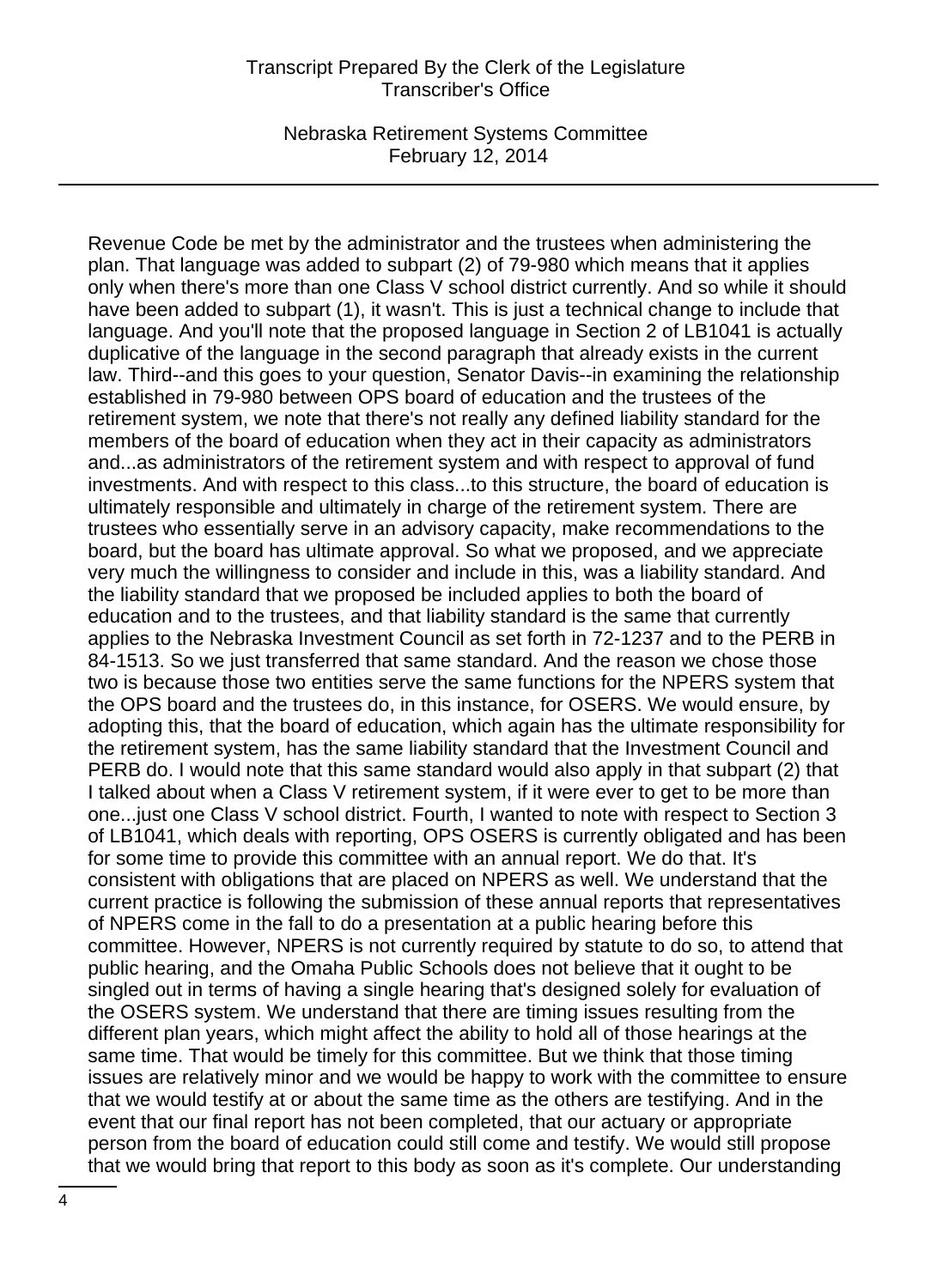Nebraska Retirement Systems Committee February 12, 2014

is that this past year there was...the hearing on that was in November. The OPS report was approved by the board of education in its meeting in January, and so there might have been a two-month lag there in the time frame during this year. We also note that the city of...or that the Omaha Public Schools uses the same actuary that the state has recently retained; and so I think there would be some opportunity for discussion there without the need for a formal requirement in the statute that a hearing be held just for the one Class V school district that currently has a system. We would be happy to support that provision if a similar provision were inserted in language that relates to NPERS so that we would have the same obligations as NPERS does; but NPERS doesn't currently have that. And then while on the topic of reporting, I would just note a brief technical change that we would like to see. On page 7, line 11, we would like to see the addition of the words "of education," to follow the word "board," and strike out "of a retirement system established pursuant to 79-979." The purpose of this, from our perspective, is to clarify that ultimately as the law currently requires, the board of education is responsible for the management and operation of the retirement system, and therefore, it's the board of education that has the responsibility for the reporting back to this committee. Before I close, I would like to take a moment to share with the committee that the Omaha Public Schools is very appreciative of the time that Senator Nordquist and committee counsel Kate Allen have provided OPS as we work through the issues that have been raised in LB1041. We also have been very appreciative that they've reached out to us to address other issues related to the retirement system, and we remain very open and willing to work with you as individuals, Senators, if you have questions about what's happening at the Omaha Public Schools with this committee and with the Legislature as a whole, on all of the issues that affect our 51,000 students and our 8,000 men and women who devote their lives to serving those students. I would like to introduce briefly, if that's okay, Megan Neiles-Brasch. She is our new in-house counsel for the Omaha Public Schools. She's joined by John Lindsay and I don't know if Rochelle Mallett came in, who I know you know very well, are OPS lobbyists. Any time you have any questions about OPS, you should feel free to not hesitate to contact them. They have direct access to Mr. Evans, to the board, and to Ms. Neiles-Brasch. My partner, Gary Clatterbuck, who has worked with Ms. Allen on many occasions, who many of you may know is one of the Nebraska's experts on public sector pensions, is also available as a resource should you need it. Thank you again very much for the opportunity to be here on behalf of the Omaha Public Schools, and I would be happy to answer any questions the committee might have. [LB1041]

SENATOR DAVIS: Thank you, Mr. Kramer. Any questions? Senator Kolowski. [LB1041]

SENATOR KOLOWSKI: Thank you, Mr. Chairman. Mr. Kramer, on the...just to make sure I'm understanding what's taking place here now again, if someone came from a suburban district and extended their teaching time in OPS, five years would give them...they'd be vested into the retirement program, is that correct? Because we're talking about ten years. You have be ten years in order to buy additional years.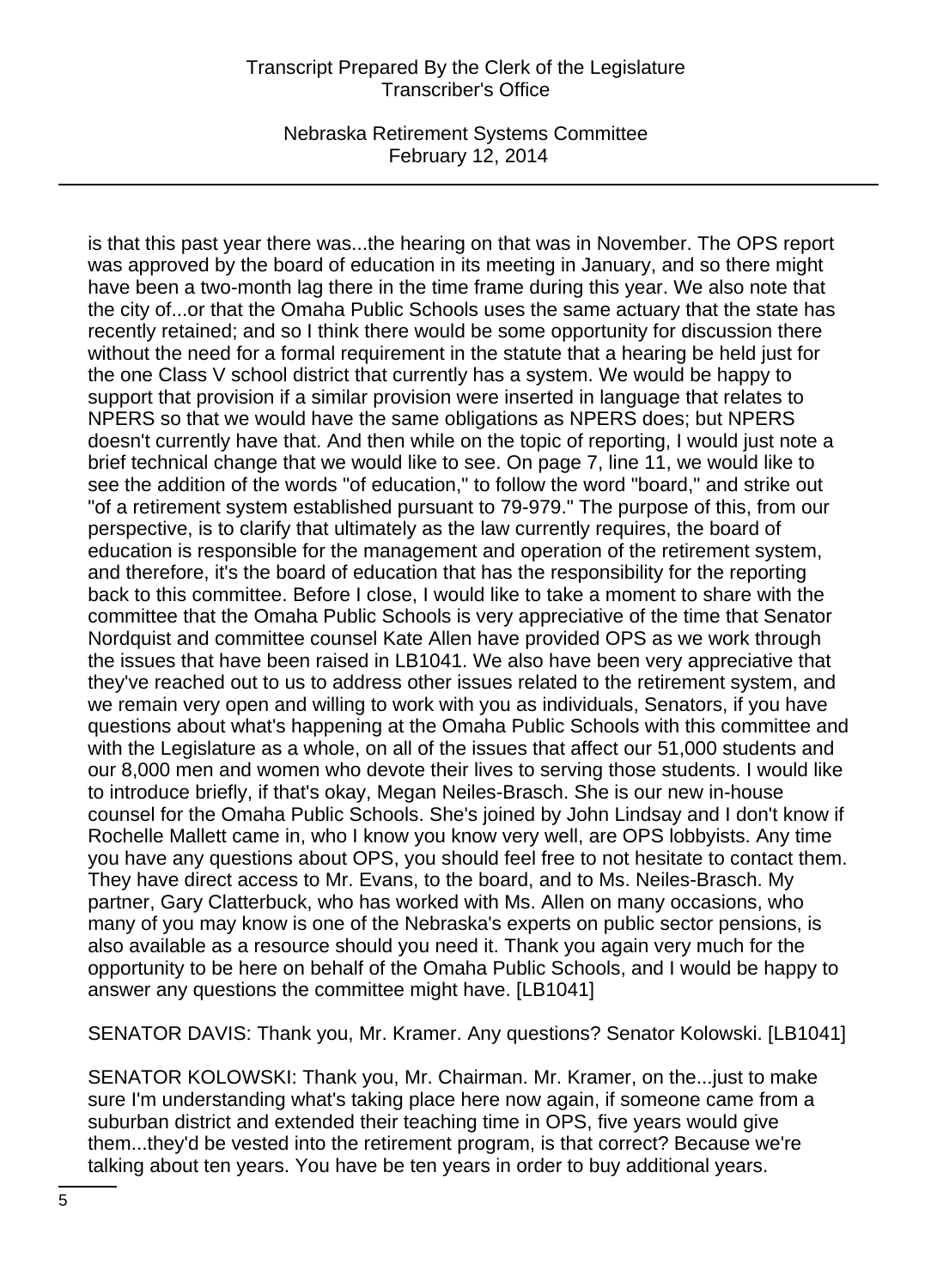[LB1041]

DAVID KRAMER: Yeah. This provision--and Senator Nordquist, if you want to jump in--this provision is designed to identify at what point you can buy additional years. [LB1041]

SENATOR KOLOWSKI: And that's ten years. [LB1041]

DAVID KRAMER: Now it's currently five and this would move it to ten. [LB1041]

SENATOR KOLOWSKI: Correct. []

DAVID KRAMER: It does not address any aspect related to how long you serve if you came from a suburban district into OPS. [LB1041]

SENATOR KOLOWSKI: You must serve five in order to get a retirement possibility, is that correct? [LB1041]

DAVID KRAMER: Well, you...under the current retirement system, you begin to accrue...if you were an employee in any other school district than the Omaha Public Schools, and you came to the Omaha Public Schools, you begin to accrue retirement benefit from day one. You would have to wait five years of being employed with the Omaha Public Schools under current law to buy additional years of credited service. This law would change that to say you have to wait ten years to be able to do that. [LB1041]

SENATOR KOLOWSKI: But I'm talking about being vested in the retirement...in the OPS retirement plan. That happens at the end of five years, correct? []

DAVID KRAMER: I believe that's the same as the NPERS system. [LB1041]

SENATOR KOLOWSKI: Thank you. That's my final clarification. [LB1041]

SENATOR DAVIS: Any other questions? So just following up on this, is there going to be any fiscal ramification from the change in terms of helping the system or hurting the system? [LB1041]

DAVID KRAMER: None. We don't believe there's any fiscal impact here. If anything, this language...this would help, because some people who currently would buy in after five years, would have to wait ten to do that; and that may keep a lot of people from buying in at all. []

SENATOR DAVIS: Any other questions? Thank you, Mr. Kramer. []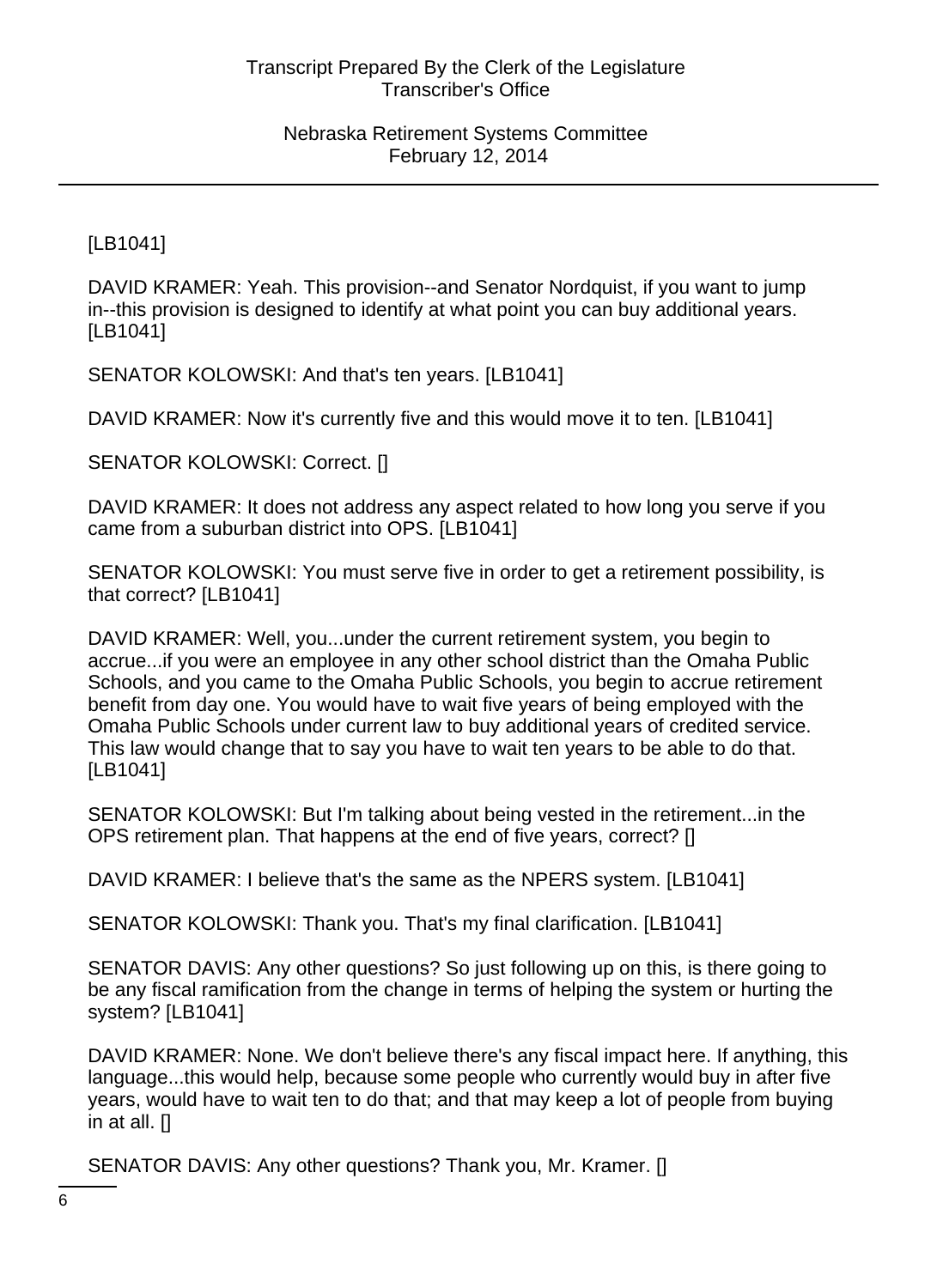DAVID KRAMER: Thank you. [LB1041]

SENATOR DAVIS: Are there other proponents? Seeing none, any opponents? Anyone testifying in the neutral capacity? Senator Nordquist. With that, that will terminate the hearing on LB1041. We'll now take testimony on LB1042. [LB1041]

SENATOR NORDQUIST: Thank you. Again...sorry, for the record, State Senator Jeremy Nordquist from District 7, downtown and south Omaha. LB1042 was introduced to change the cost of repurchase of relinquished creditable service in the school employees retirement plan. The Nebraska Public Employees Retirement Systems has calculated that the cost currently assessed is not adequately covering the cost of restoring the service credits. And you may remember this is an issue that was raised during an interim study this fall. Service credits are relinquished when a member terminates employment and withdraws all accumulated contributions. If the person again becomes a school employee, he or she has the option to buy back those relinquished credits. The current cost charged to the member is equal to either the amount he or she withdrew plus interest if the application to purchase service is filed within three years of rejoining the system, or the amount he or she withdrew plus the actuarial assumed rate of return for the period if the application is filed after three years of rejoining the system. LB1042 would change the cost of repurchase to the actuarial cost to the school retirement system for restoration of the relinquished service credits. The actuarial cost for such repurchase would apply to members who file an application with the Public Employees Retirement Board for restoration of their services on or after an unspecified date. Eligible members who file an application for restoration of service prior to the unspecified date will be charged the current lower cost. So, obviously, we have to specify that date through our committee deliberations, but. So I'd be happy to answer any questions on this. [LB1042]

SENATOR DAVIS: Any questions? Senator Nordquist, if you can refresh my memory a little bit about the interim study. [LB1042]

SENATOR NORDQUIST: Right. [LB1042]

SENATOR DAVIS: Did we identify a specific number of people who have used this? [LB1042]

SENATOR NORDQUIST: Well, we know...and I don't know if Director Chambers will testify. The number that sticks out now is that there are about 2,400 people who have rejoined and would be eligible for purchasing, for buying back their service. And I think the question that will come up for us is, how do we treat those people that have rejoined but have not purchased yet? Where do we draw the line for those people? Or is it that people are rejoining, starting whenever we, you know, put the date into effect? So that's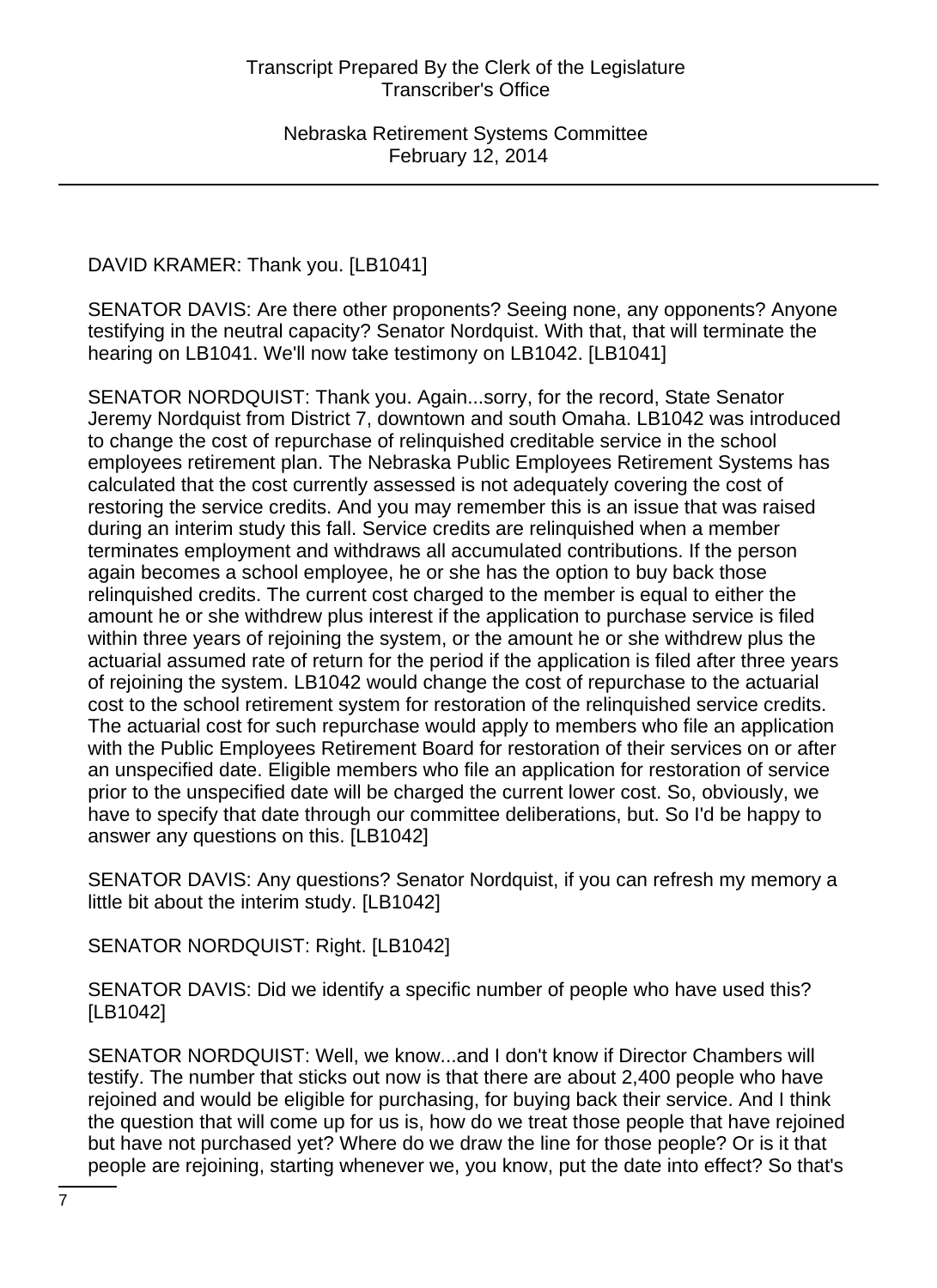what we're going to have to deliberate on. I'm not...I know she handed out the interim study chart of the buybacks, but I don't remember those numbers. [LB1042]

SENATOR DAVIS: Thank you. Any other questions? Now we'll take proponent testimony on the bill. Welcome, Phyllis. [LB1042]

PHYLLIS CHAMBERS: (Exhibit 1) Good afternoon, Vice Chairman Davis and members of the Retirement Committee. For the record, my name is Phyllis Chambers, P-h-y-l-l-i-s C-h-a-m-b-e-r-s, and I'm director of the Nebraska Public Employees Retirement Systems. As has been stated, the school plan members have the ability to purchase service credit in order to increase their formula benefit and retire earlier than they would otherwise. By statutes, members pay the actuarial cost for air time, which is what was talked about in the last bill, leaves of absence, and out-of-state purchases. The actuarial cost of purchasing these services is based on the member's age, their current service credit, and their highest year of salaries at the time they purchased the credit. It is assumed that the member will retire at the earliest possible age to meet the Rule of 85. The practice of charging the member the actuarial cost of the service pays for the member's increased lifetime benefit and makes the purchase of service essentially cost neutral to the plan. Currently, school plan members do not pay the actuarial cost for buying back refunded service. The members pay, as stated, the refund amount plus interest or the refund amount plus the assumed rate, whichever is applicable. This practice does not pay for funding the increased liability of the member's lifetime benefit and shifts the cost of the refunded service purchase to other members, to the employers, and to the state. Last December 2013, the Retirement Committee held a legislative study, LR198, in which I testified about purchase of service credit in the school plan, and I have provided you with a ten-year history of NPERS's purchase of services. The study showed that 1,468 members purchased over 6,000 years of service credit...of refunded service credit for a total of \$21.5 million over that ten-year period. The members paid an average cost of \$3,500 a year, but if the members would have paid the actuarial cost, we estimate that to be about \$15,000 per year of service credit, the total would have been approximately \$91 million. That's a difference of almost \$70 million over the ten-year period from 2003-2013, which increased the unfunded liability of the plan by that amount. NPERS also, because we wanted...we didn't go back and look at all 2,000 of those; you'd have to pull each one and determine what the actuarial value was. We took a look at 40 of the last refunded purchases that we had of actual purchases in the last year, and we calculated that the actuarial cost per year of those services purchased was an average of \$17,000 per year. So we think \$15,000 is a reasonable estimate. The average cost charged to the member was \$4,900 per year. The members purchased anywhere from one to 25 years of service, with an average of 4.8 per year...excuse me, 4.8 years purchased. The members' ages ranged from 44 to 69 years of age, with an average of 58 years. The members' annual salaries ranged from \$36,000 to \$141,000, with an average of \$73,000 annual salary. We calculated that the unfunded liability to the school plan would have increased by \$1.8 million for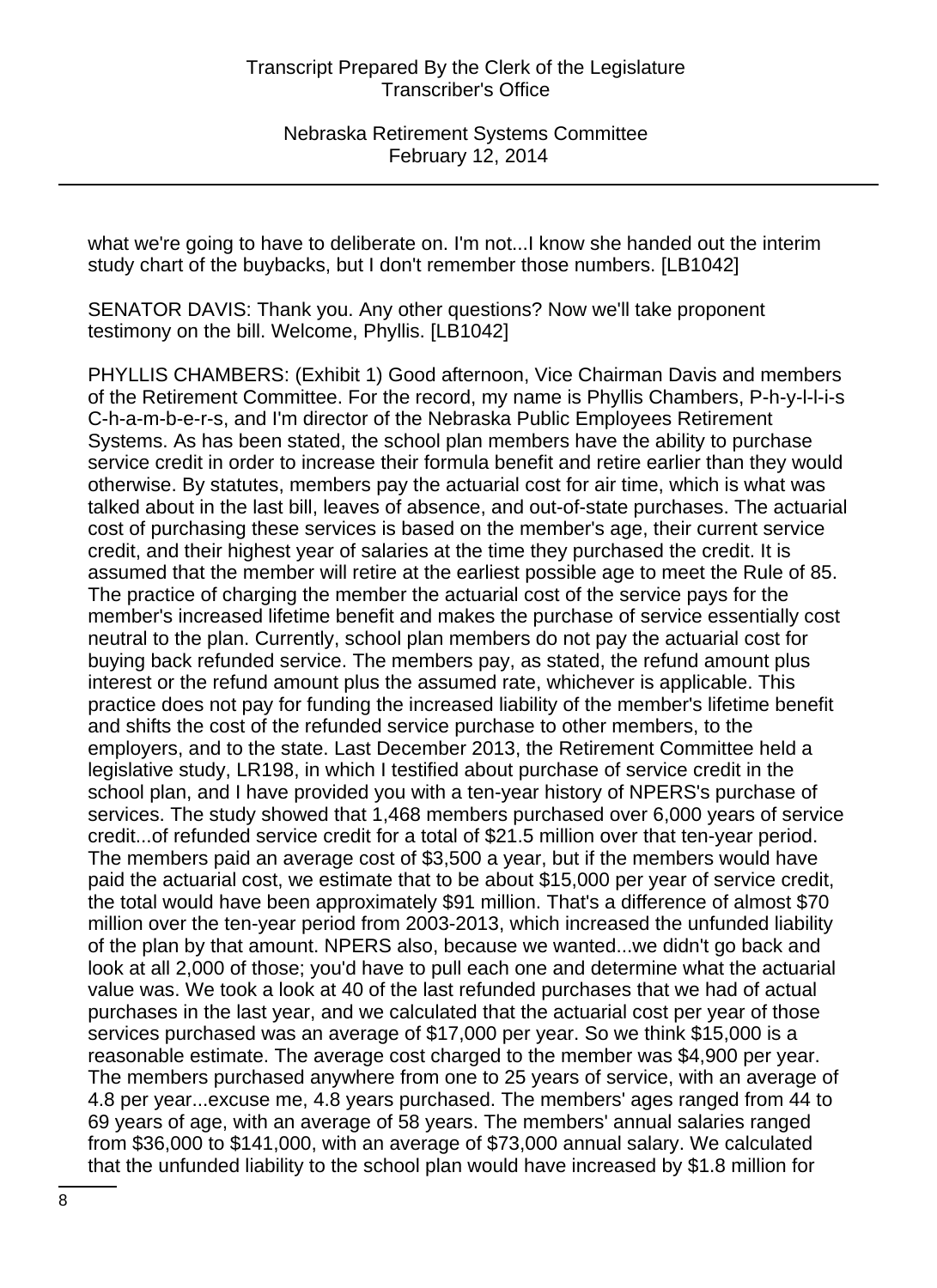Nebraska Retirement Systems Committee February 12, 2014

those 40 members who did not pay the actuarial cost of the refunded service. Looking at the history of the school plan, the purchase of refunded service and out-of-state service has been in effect from the beginning of the plan when it was established in 1945. At that time, members had to return to work within three years of terminating and taking the refund. They were charged 3 percent interest on the purchase. It wasn't until 1981 that purchase of service changed to add leaves of absence; and in 1996 the purchases of out-of-state service and leaves of absences were changed to the actuarial cost. At that time it was discussed whether refunded service should be included in the actuarial cost in the change. In the 1996 legislative records, LB1119, there was discussion of whether...of changing the refunded service. The actuary at the time recommended that any buyback provision should not provide a significant indirect or unintended subsidy to the employee buying the service at the expense of continuing members. The experience of buyback provisions should be monitored so that adjustments can be made as necessary to the contributions required by employees. Also in the record, NPERS recommended that the committee consider requiring the actuarial cost, and it included the actuary assumes that if money is withdrawn, benefits will not be provided so that the additional matching contributions are used to offset other liabilities under the system. We commonly refer to these are forfeitures. When members repay withdrawn contributions, unfunded liabilities will arise due to the additional service credit even though previous contributions were made. A year later, in 1987, air time was added to purchase of service, and that was added at the actuarial cost to buy it. And in 2001, the Legislature removed the time limit to purchase refunded service and allowed purchases any time during the member's career. Up until that time, it had been within three years of returning to work. This change has significantly increased the number of members applying for refunded service, especially during the final years of employment. NPERS estimates that there are approximately 2,400 current members who have refunded service on the books. We have two employees assigned for purchase of service who normally process approximately 200 purchase of services each years, in addition to their other retirement work on school, judges, and patrol benefit processing. We estimate that if half the eligible members apply to purchase service, we would need to process 1,200 purchase of service within one to two years. And we don't know how many will actually want to apply, but once you set a cutoff date and we notify members and the discussion is out there, we think that many people will apply. A conservative estimate is that NPERS would need to hire two new retirement specialists to handle the workload. The future savings to the plan will more than offset the additional personnel costs. We anticipate that this is going to be a huge project. The implementation dates of LB1042 are not...have not been specified, but we understand that all new and rehired members would be required to pay the actuarial cost when the bill becomes effective, to limit any further increases to the unfunded liability and any other members coming in. And then we would like the bill to allow at least a year for current members to apply. That would give us time to notify members, to plan and manage the process, and spread the workload. Even then, we anticipate delays in processing refunded service depending on how many apply, the number of estimates that people request. Not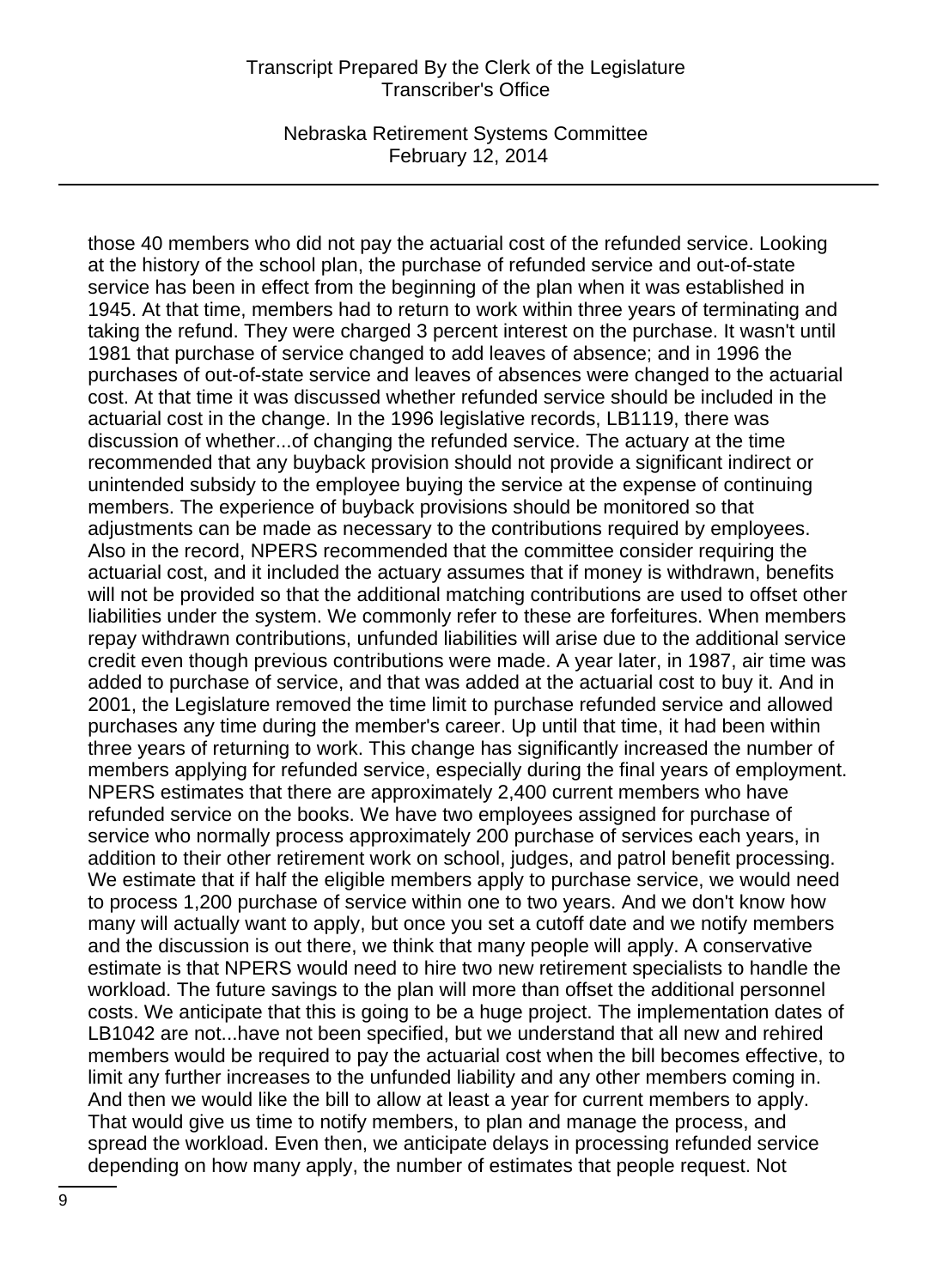Nebraska Retirement Systems Committee February 12, 2014

everybody applies that receives an estimate, and sometimes they get more than one estimate until they decide how much they can afford to buy. And then there are various payment methods that they choose, and setting up those payments sometimes takes quite a while. So we estimate it takes about two months on average to set up somebody from beginning to end. And, of course, there are various stages of processing during that time. We also have demands of performing our regular benefit duties at that time, as well. The board has not formally voted to support LB1042, because our last board meeting was prior to the bill's introduction. I have discussed the legislation with Chairman Denis Blank and our legislative chair, Elaine Stuhr; and I am able to state that there is a general consensus of the board in favor of this legislation. Thank you for introducing this bill, and I would be happy to answer any questions. [LB1042]

SENATOR DAVIS: Thank you. Any questions from the committee? Thank you, Ms. Chambers. [LB1042]

PHYLLIS CHAMBERS: All right. [LB1042]

SENATOR DAVIS: You did a thorough job of explaining it. [LB1042]

PHYLLIS CHAMBERS: All right. Thank you. Good. [LB1042]

SENATOR DAVIS: We will now take supporters of the bill, proponents. [LB1042]

MIKE DULANEY: Senator Davis, members of the committee, my name is Mike Dulaney, D-u-l-a-n-e-y, and I'm the executive director for the Nebraska Council of School Administrators. And I, for one, appreciate the fact that you take your lunch hour to have these hearings; so thank you. Ms. Chambers did such a nice job in explaining the bill, there's no need for us to go over the details. We support what is being done in this bill and we think it's a good idea; so we support it and encourage you to move the bill forward. [LB1042]

SENATOR DAVIS: Thank you, Mr. Dulaney. Nice and brief. We like it that way. [LB1042]

MIKE DULANEY: You betcha. [LB1042]

SENATOR DAVIS: Any questions? Next proponent. Welcome. [LB1042]

JASON HAYES: (Exhibit 2) Hello. Good afternoon, Senator Davis and members of the Retirement Committee. For the record, my name is Jason Hayes, J-a-s-o-n H-a-y-e-s. I am here today representing the 28,000 members of the Nebraska State Education Association. NSEA is testifying in support of the bill. LB1042 represents another commonsense pension reform that, similar to what this committee did last year with